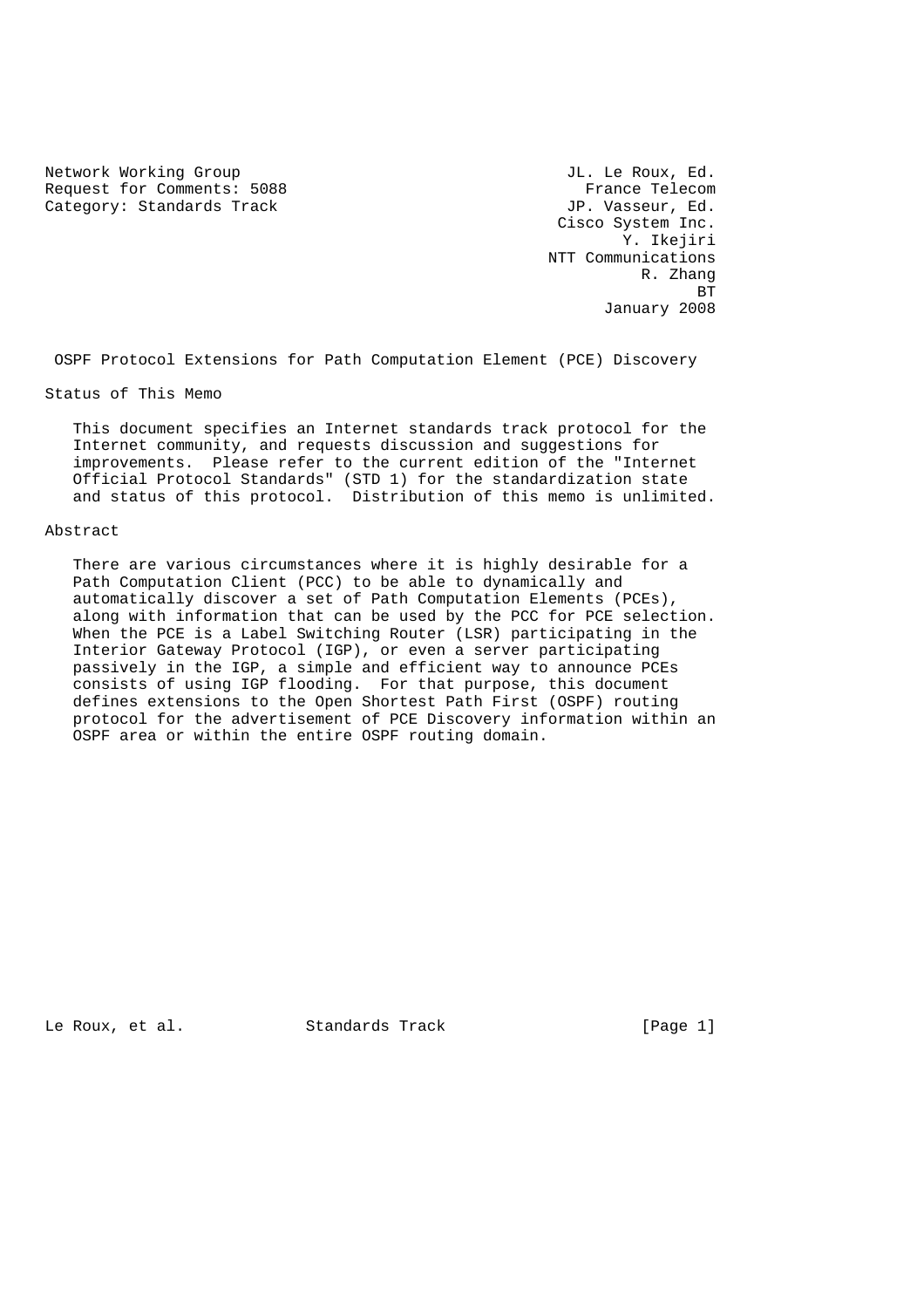## Table of Contents

| $\mathbf{1}$   |                                                     |
|----------------|-----------------------------------------------------|
| 2.             |                                                     |
|                |                                                     |
|                |                                                     |
|                |                                                     |
|                |                                                     |
|                |                                                     |
|                |                                                     |
|                |                                                     |
|                |                                                     |
|                |                                                     |
| 5 <sub>1</sub> |                                                     |
| б.             |                                                     |
| 7 <sub>1</sub> |                                                     |
|                |                                                     |
|                | 7.2. PCE Capability Flags Registry 14               |
| 8.             |                                                     |
| 9.             |                                                     |
|                | 9.1. Control of Policy and Functions 16             |
|                |                                                     |
|                | 9.3. Liveness Detection and Monitoring 16           |
|                |                                                     |
|                | 9.5. Requirements on Other Protocols and Functional |
|                |                                                     |
|                | 9.6. Impact on Network Operations 17                |
|                |                                                     |
|                |                                                     |
|                |                                                     |
|                |                                                     |
|                |                                                     |

## 1. Introduction

 [RFC4655] describes the motivations and architecture for a Path Computation Element (PCE)-based path computation model for Multi-Protocol Label Switching (MPLS) and Generalized MPLS (GMPLS) Traffic Engineered Label Switched Paths (TE LSPs). The model allows for the separation of the PCE from a Path Computation Client (PCC) (also referred to as a non co-located PCE) and allows for cooperation between PCEs (where one PCE acts as a PCC to make requests of the other PCE). This relies on a communication protocol between a PCC and PCE, and also between PCEs. The requirements for such a communication protocol can be found in [RFC4657], and the communication protocol is defined in [PCEP].

Le Roux, et al. Standards Track [Page 2]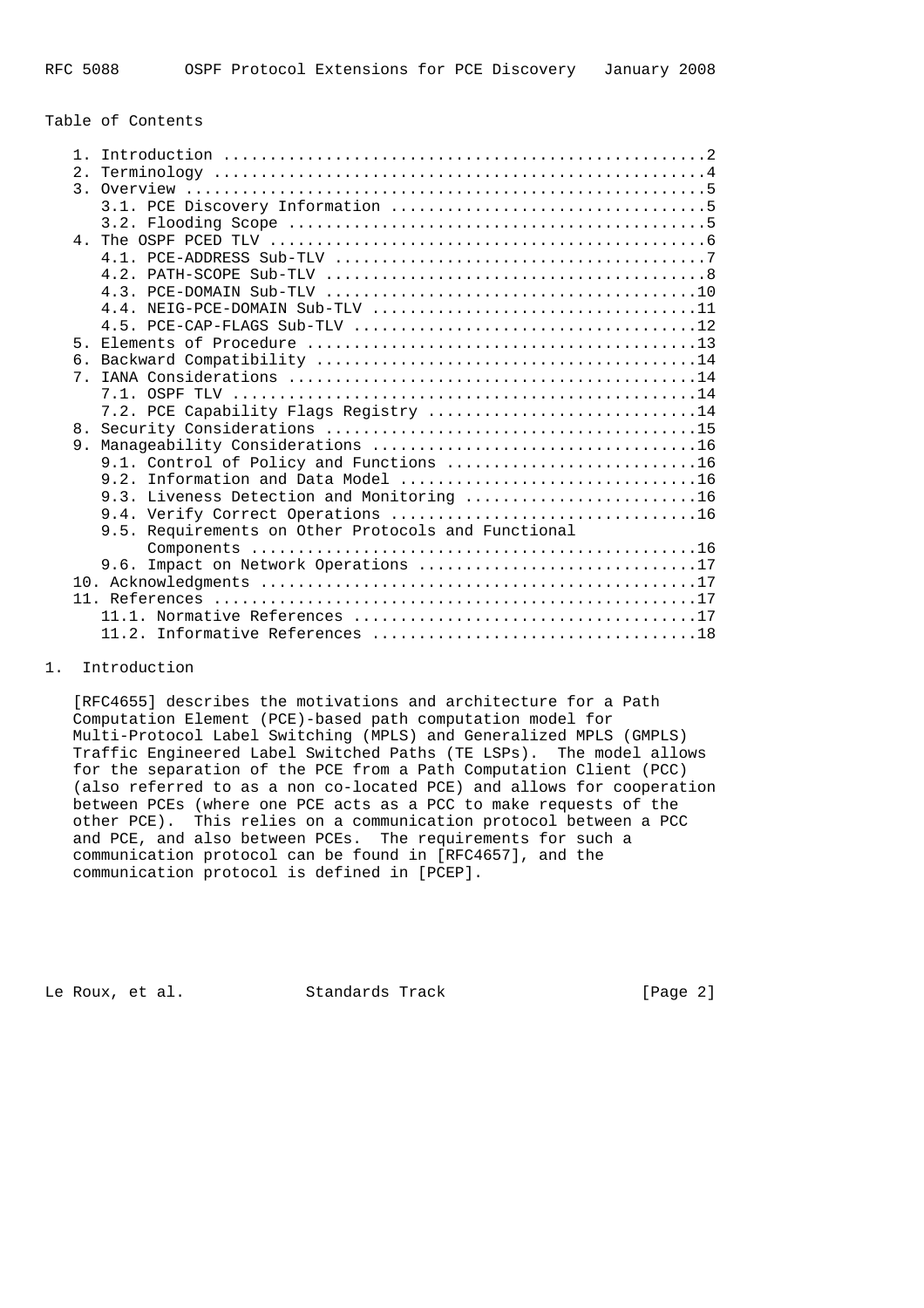The PCE architecture requires that a PCC be aware of the location of one or more PCEs in its domain, and, potentially, of PCEs in other domains, e.g., in the case of inter-domain TE LSP computation.

 A network may contain a large number of PCEs, each with potentially distinct capabilities. In such a context, it is highly desirable to have a mechanism for automatic and dynamic PCE discovery that allows PCCs to automatically discover a set of PCEs, along with additional information about each PCE that may be used by a PCC to perform PCE selection. Additionally, it is valuable for a PCC to dynamically detect new PCEs, failed PCEs, or any modification to the PCE information. Detailed requirements for such a PCE discovery mechanism are provided in [RFC4674].

 Note that the PCE selection algorithm applied by a PCC is out of the scope of this document.

 When PCCs are LSRs participating in the IGP (OSPF or IS-IS), and PCEs are either LSRs or servers also participating in the IGP, an effective mechanism for PCE discovery within an IGP routing domain consists of utilizing IGP advertisements.

 This document defines extensions to OSPFv2 [RFC2328] and OSPFv3 [RFC2740] to allow a PCE in an OSPF routing domain to advertise its location, along with some information useful to a PCC for PCE selection, so as to satisfy dynamic PCE discovery requirements set forth in [RFC4674].

 Generic capability advertisement mechanisms for OSPF are defined in [RFC4970]. These allow a router to advertise its capabilities within an OSPF area or an entire OSPF routing domain. This document leverages this generic capability advertisement mechanism to fully satisfy the dynamic PCE discovery requirements.

 This document defines a new TLV (named the PCE Discovery TLV (PCED TLV)) to be carried within the OSPF Router Information LSA ([RFC4970]).

 The PCE information advertised is detailed in Section 3. Protocol extensions and procedures are defined in Sections 4 and 5.

 The OSPF extensions defined in this document allow for PCE discovery within an OSPF routing domain. Solutions for PCE discovery across Autonomous System boundaries are beyond the scope of this document, and are for further study.

Le Roux, et al. Standards Track [Page 3]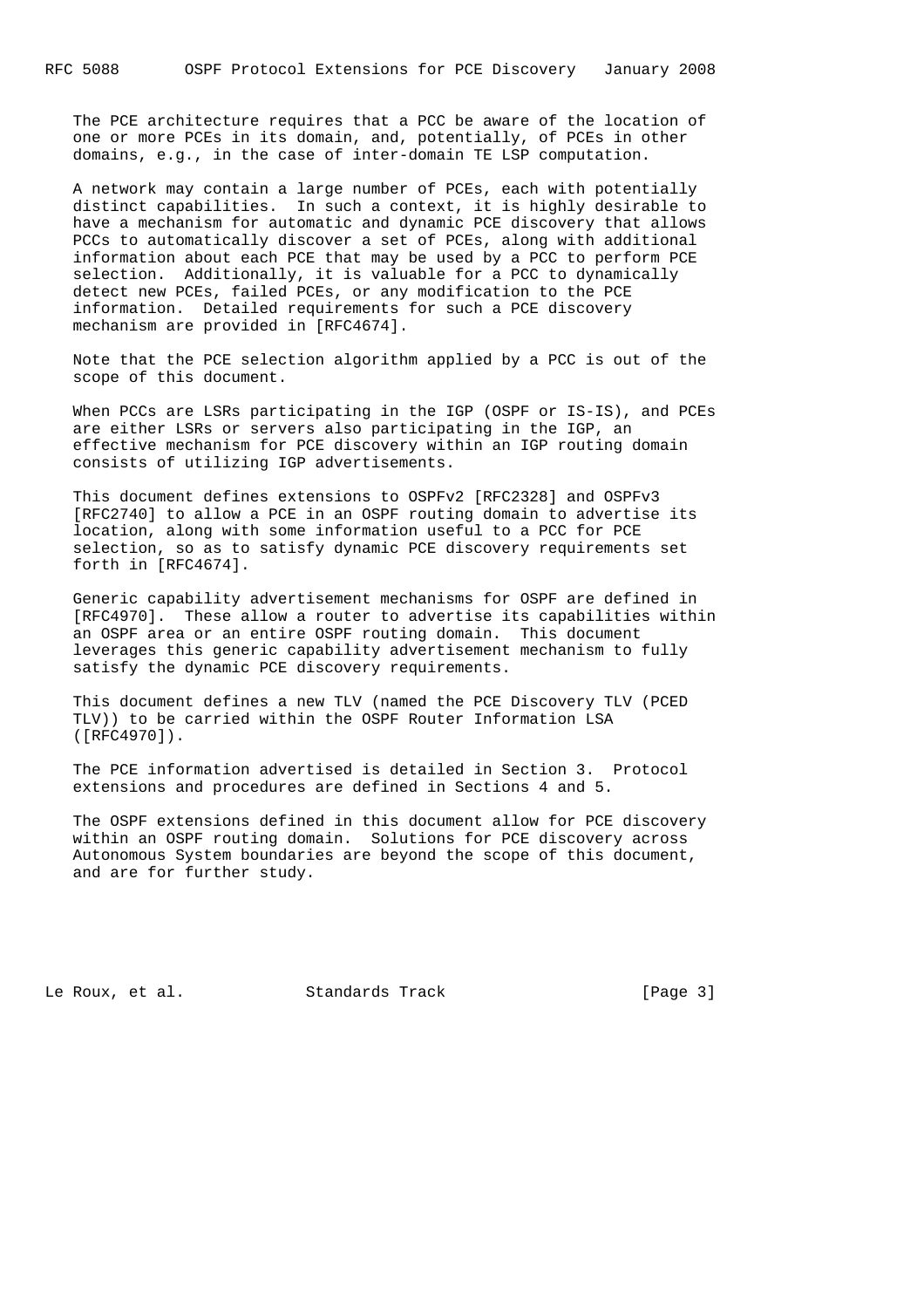#### 2. Terminology

ABR: OSPF Area Border Router.

AS: Autonomous System.

 IGP: Interior Gateway Protocol. Either of the two routing protocols, Open Shortest Path First (OSPF) or Intermediate System to Intermediate System (IS-IS).

 Intra-area TE LSP: A TE LSP whose path does not cross an IGP area boundary.

Intra-AS TE LSP: A TE LSP whose path does not cross an AS boundary.

 Inter-area TE LSP: A TE LSP whose path transits two or more IGP areas. That is, a TE LSP that crosses at least one IGP area boundary.

 Inter-AS TE LSP: A TE LSP whose path transits two or more ASes or sub-ASes (BGP confederations). That is, a TE LSP that crosses at least one AS boundary.

LSA: Link State Advertisement.

LSR: Label Switching Router.

 PCC: Path Computation Client. Any client application requesting a path computation to be performed by a Path Computation Element.

 PCE: Path Computation Element. An entity (component, application, or network node) that is capable of computing a network path or route based on a network graph and applying computational constraints.

PCED: PCE Discovery.

 PCE-Domain: In a PCE context, this refers to any collection of network elements within a common sphere of address management or path computational responsibility (referred to as a "domain" in [RFC4655]). Examples of PCE-Domains include IGP areas and ASes. This should be distinguished from an OSPF routing domain.

PCEP: Path Computation Element communication Protocol.

TE LSP: Traffic Engineered Label Switched Path.

TLV: Type-Length-Variable data encoding.

Le Roux, et al. Standards Track [Page 4]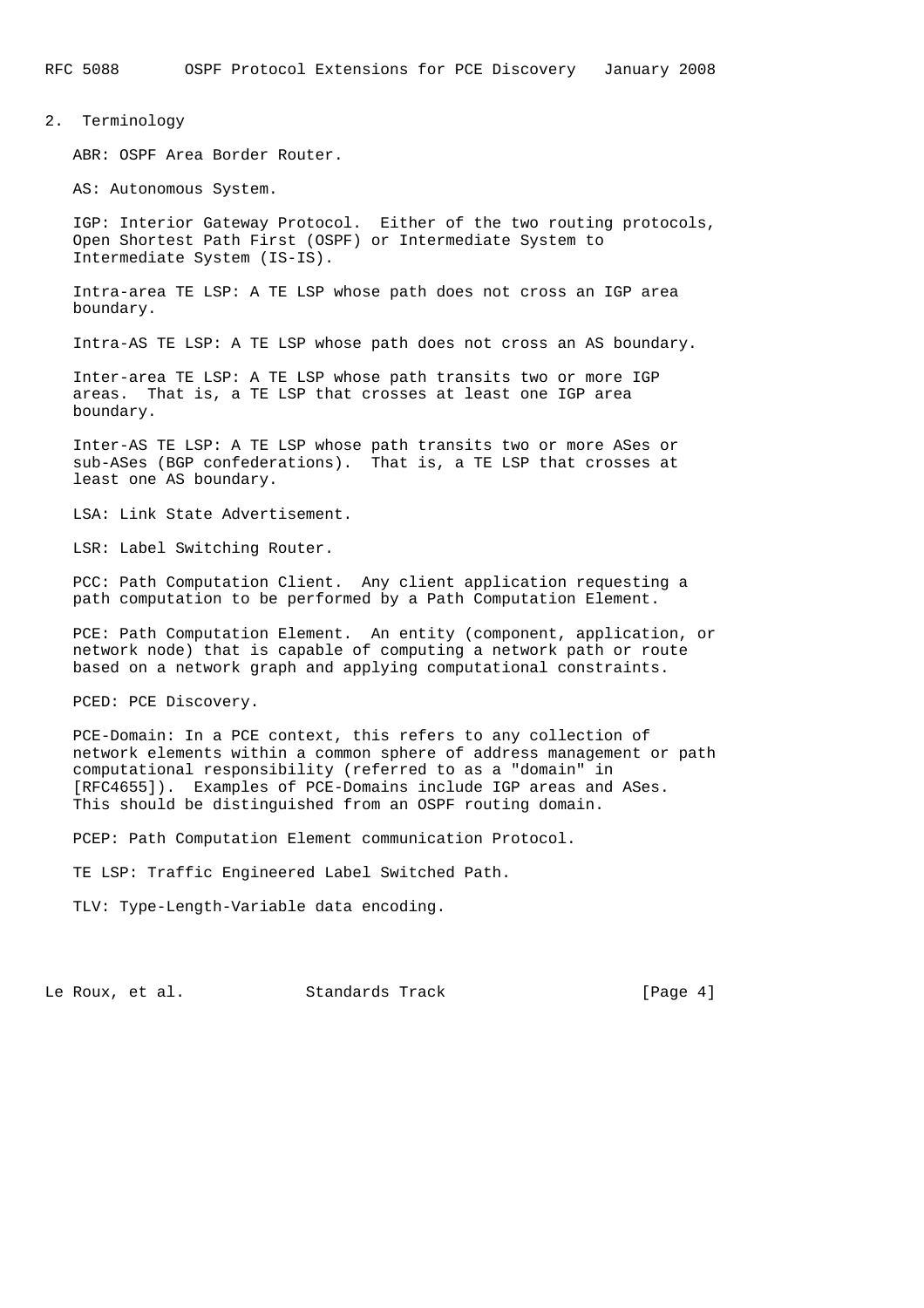The key words "MUST", "MUST NOT", "REQUIRED", "SHALL", "SHALL NOT", "SHOULD", "SHOULD NOT", "RECOMMENDED", "MAY", and "OPTIONAL" in this document are to be interpreted as described in [RFC2119].

IS-IS extensions for PCE discovery are defined in [RFC5089].

3. Overview

3.1. PCE Discovery Information

The PCE discovery information is composed of:

- The PCE location: an IPv4 and/or IPv6 address that is used to reach the PCE. It is RECOMMENDED to use an address that is always reachable if there is any connectivity to the PCE;
- The PCE path computation scope (i.e., intra-area, inter-area, inter-AS, or inter-layer);
- The set of one or more PCE-Domain(s) into which the PCE has visibility and for which the PCE can compute paths;
- The set of zero, one, or more neighbor PCE-Domain(s) toward which the PCE can compute paths;
- A set of communication capabilities (e.g., support for request prioritization) and path computation-specific capabilities (e.g., supported constraints).

 PCE discovery information is, by nature, fairly static and does not change with PCE activity. Changes in PCE discovery information may occur as a result of PCE configuration updates, PCE deployment/activation, PCE deactivation/suppression, or PCE failure. Hence, this information is not expected to change frequently.

3.2. Flooding Scope

 The flooding scope for PCE information advertised through OSPF can be limited to one or more OSPF areas the PCE belongs to, or can be extended across the entire OSPF routing domain.

 Note that some PCEs may belong to multiple areas, in which case the flooding scope may comprise these areas. This could be the case for an ABR, for instance, advertising its PCE information within the backbone area and/or a subset of its attached IGP area(s).

Le Roux, et al. Standards Track [Page 5]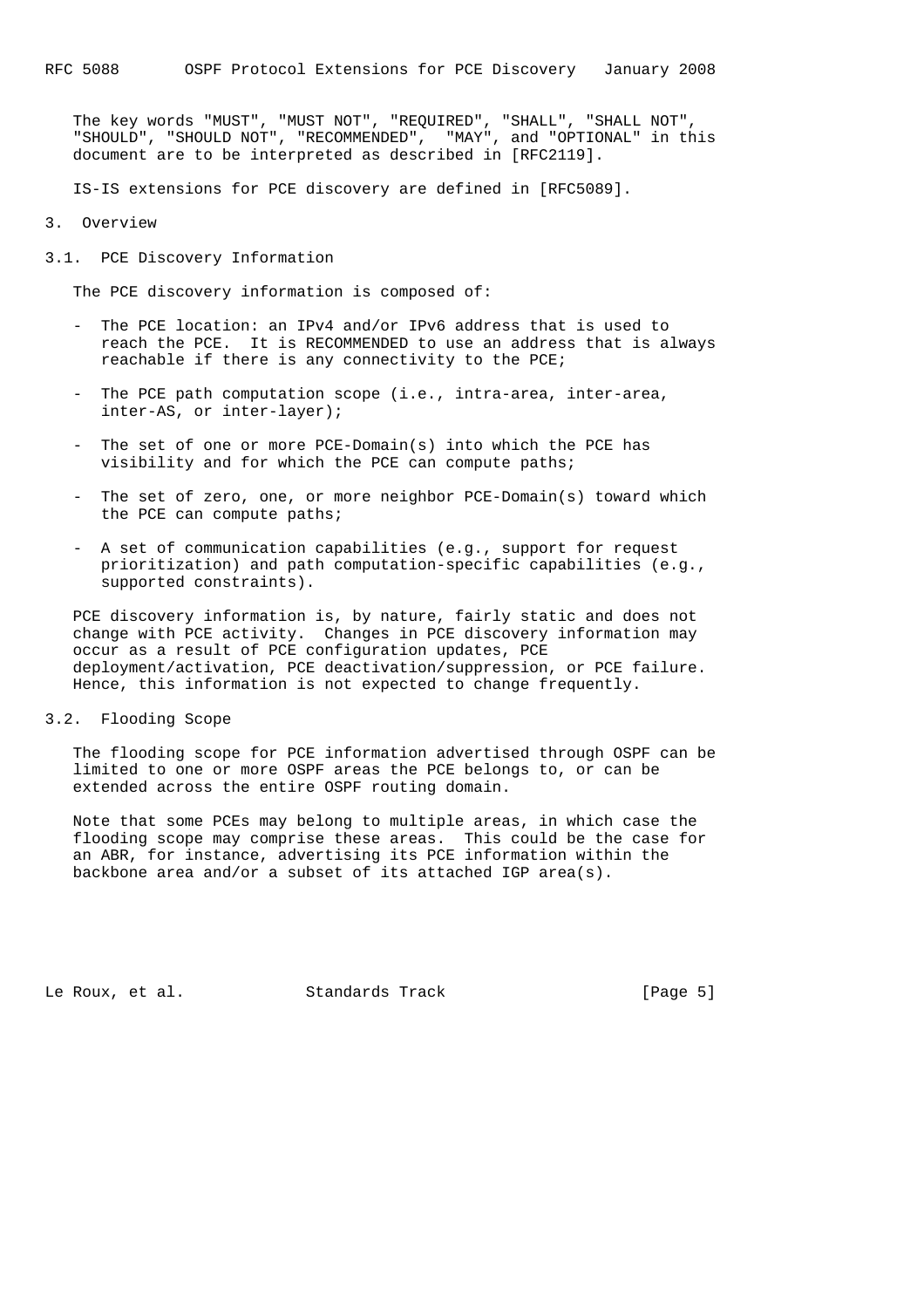4. The OSPF PCED TLV

 The OSPF PCE Discovery TLV (PCED TLV) contains a non-ordered set of sub-TLVs.

 The format of the OSPF PCED TLV and its sub-TLVs is identical to the TLV format used by the Traffic Engineering Extensions to OSPF [RFC3630]. That is, the TLV is composed of 2 octets for the type, 2 octets specifying the TLV length, and a value field. The Length field defines the length of the value portion in octets.

 The TLV is padded to 4-octet alignment; padding is not included in the Length field (so a 3-octet value would have a length of 3, but the total size of the TLV would be 8 octets). Nested TLVs are also 4-octet aligned. Unrecognized types are ignored.

The OSPF PCED TLV has the following format:

1 2 3 0 1 2 3 4 5 6 7 8 9 0 1 2 3 4 5 6 7 8 9 0 1 2 3 4 5 6 7 8 9 0 1 +-+-+-+-+-+-+-+-+-+-+-+-+-+-+-+-+-+-+-+-+-+-+-+-+-+-+-+-+-+-+-+-+ | Type | Length | +-+-+-+-+-+-+-+-+-+-+-+-+-+-+-+-+-+-+-+-+-+-+-+-+-+-+-+-+-+-+-+-+ | |  $\frac{1}{2}$ // sub-TLVs  $\frac{1}{2}$  sub-TLVs  $\frac{1}{2}$  | | +-+-+-+-+-+-+-+-+-+-+-+-+-+-+-+-+-+-+-+-+-+-+-+-+-+-+-+-+-+-+-+-+

 Type: 6 Length: Variable Value: This comprises one or more sub-TLVs

| Five sub-TLVs are defined: |                     |                         |
|----------------------------|---------------------|-------------------------|
|                            | Sub-TLV type Length | Name                    |
|                            | variable            | PCE-ADDRESS sub-TLV     |
|                            |                     | PATH-SCOPE sub-TLV      |
| 2                          |                     | PCE-DOMAIN sub-TLV      |
|                            |                     | NEIG-PCE-DOMAIN sub-TLV |
| ᄃ                          | variable            | PCE-CAP-FLAGS sub-TLV   |

 The PCE-ADDRESS and PATH-SCOPE sub-TLVs MUST always be present within the PCED TLV.

 The PCE-DOMAIN and NEIG-PCE-DOMAIN sub-TLVs are optional. They MAY be present in the PCED TLV to facilitate selection of inter-domain PCEs.

Le Roux, et al. Standards Track [Page 6]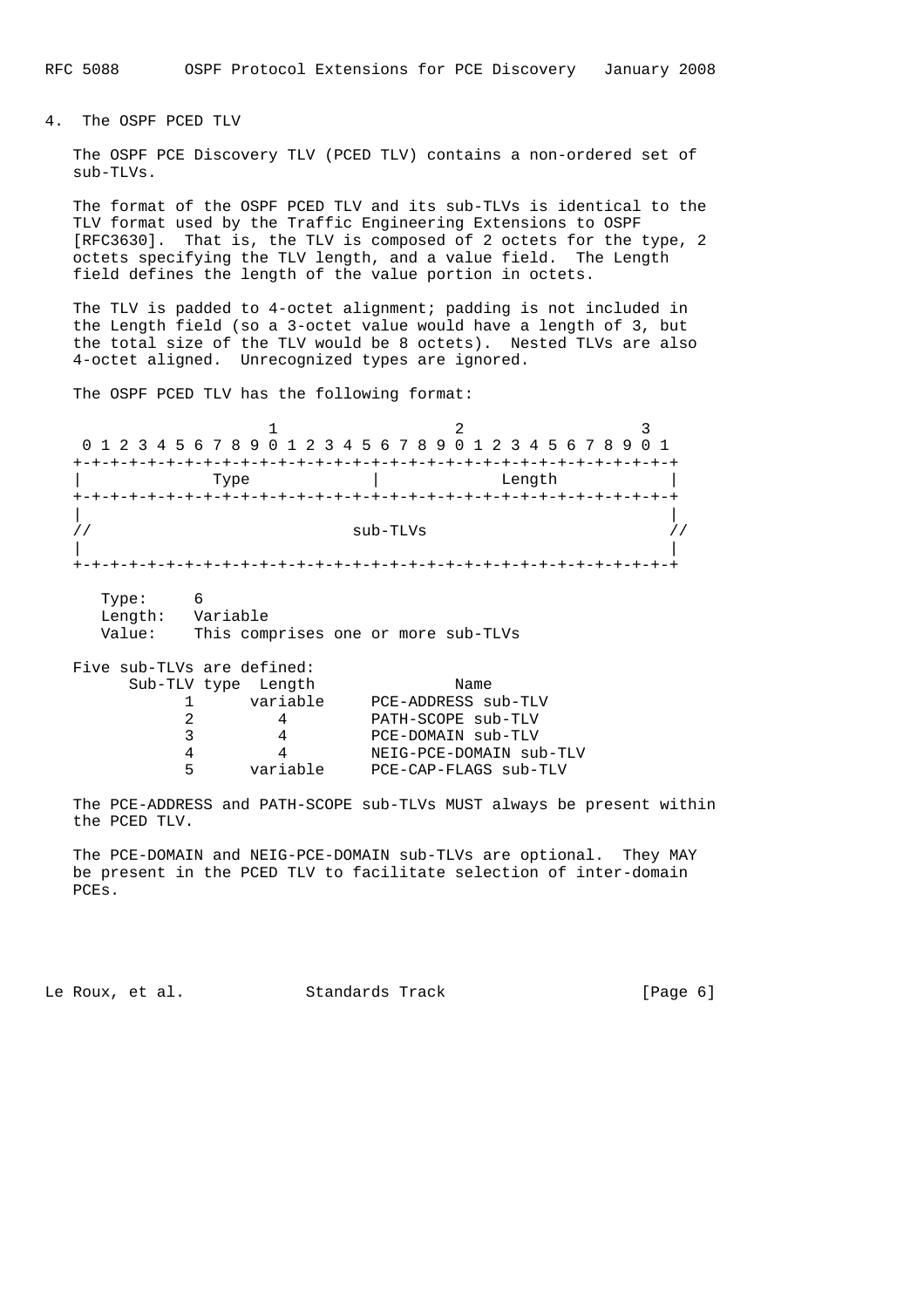The PCE-CAP-FLAGS sub-TLV is optional and MAY be present in the PCED TLV to facilitate the PCE selection process.

 Malformed PCED TLVs or sub-TLVs not explicitly described in this document MUST cause the LSA to be treated as malformed according to the normal procedures of OSPF.

Any unrecognized sub-TLV MUST be silently ignored.

 The PCED TLV is carried within an OSPF Router Information LSA defined in [RFC4970].

 No additional sub-TLVs will be added to the PCED TLV in the future. If a future application requires the advertisement of additional PCE information in OSPF, this will not be carried in the Router Information LSA.

 The following sub-sections describe the sub-TLVs that may be carried within the PCED TLV.

#### 4.1. PCE-ADDRESS Sub-TLV

 The PCE-ADDRESS sub-TLV specifies an IP address that can be used to reach the PCE. It is RECOMMENDED to make use of an address that is always reachable, provided that the PCE is alive and reachable.

 The PCE-ADDRESS sub-TLV is mandatory; it MUST be present within the PCED TLV. It MAY appear twice, when the PCE has both an IPv4 and IPv6 address. It MUST NOT appear more than once for the same address type. If it appears more than once for the same address type, only the first occurrence is processed and any others MUST be ignored.

The format of the PCE-ADDRESS sub-TLV is as follows:



PCE-ADDRESS sub-TLV format

Le Roux, et al. Standards Track [Page 7]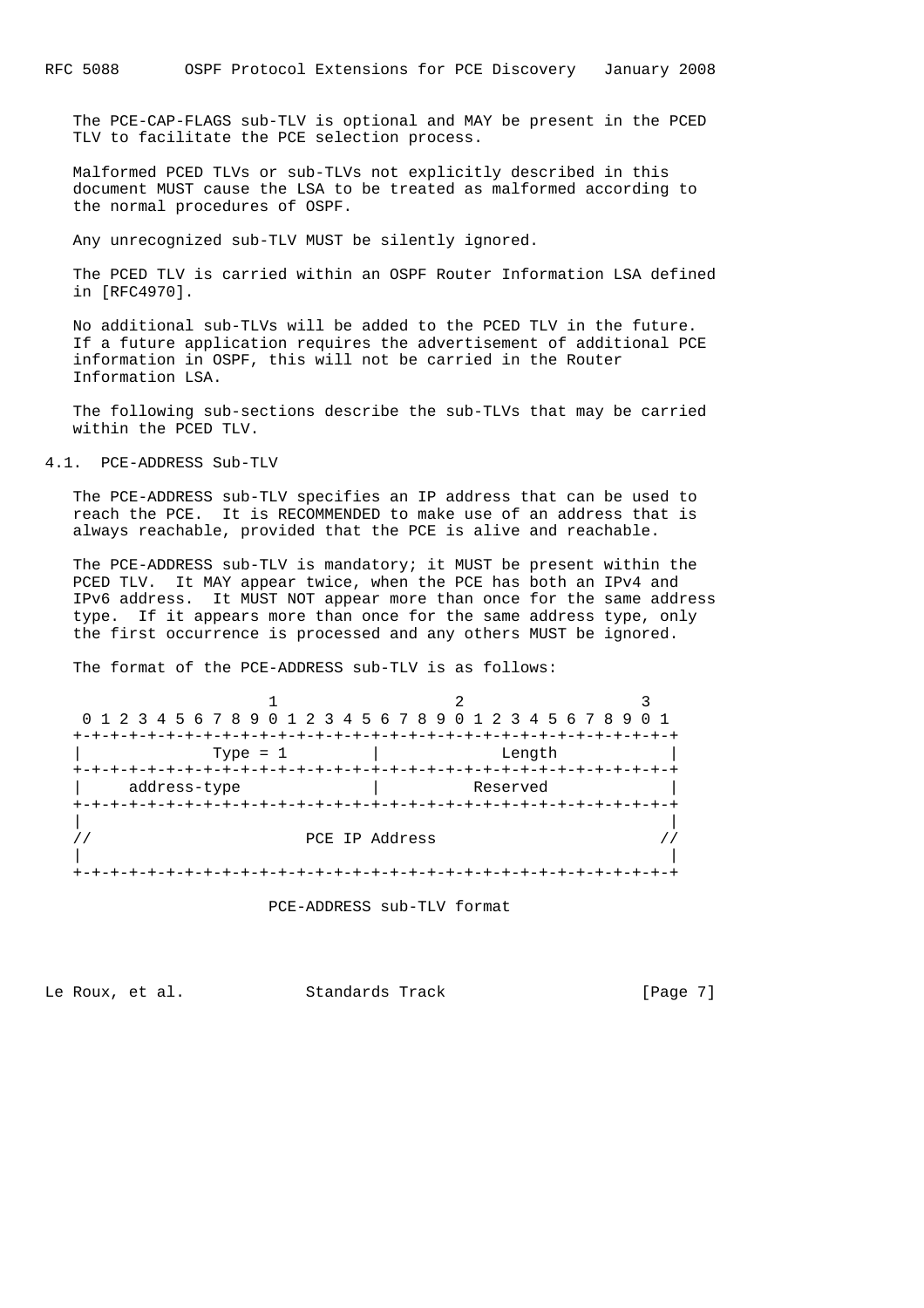RFC 5088 OSPF Protocol Extensions for PCE Discovery January 2008

```
 Type: 1
Length: 8 (IPv4) or 20 (IPv6)
Address-type:
             1 IPv4
             2 IPv6
```
 Reserved: SHOULD be set to zero on transmission and MUST be ignored on receipt.

PCE IP Address: The IP address to be used to reach the PCE.

4.2. PATH-SCOPE Sub-TLV

 The PATH-SCOPE sub-TLV indicates the PCE path computation scope, which refers to the PCE's ability to compute or take part in the computation of paths for intra-area, inter-area, inter-AS, or inter layer TE LSPs.

 The PATH-SCOPE sub-TLV is mandatory; it MUST be present within the PCED TLV. There MUST be exactly one instance of the PATH-SCOPE sub-TLV within each PCED TLV. If it appears more than once, only the first occurrence is processed and any others MUST be ignored.

 The PATH-SCOPE sub-TLV contains a set of bit-flags indicating the supported path scopes, and four fields indicating PCE preferences.

The PATH-SCOPE sub-TLV has the following format:

| 0 1 2 3 4 5 6 7 8 9 0 1 2 3 4 5 6 7 8 9 0 1 2 3 4 5 6 7 8 9 0 1 |  |  |            |  |  |  |  |  |  |  |                              |  |  |  |  |
|-----------------------------------------------------------------|--|--|------------|--|--|--|--|--|--|--|------------------------------|--|--|--|--|
|                                                                 |  |  |            |  |  |  |  |  |  |  |                              |  |  |  |  |
|                                                                 |  |  | Type = $2$ |  |  |  |  |  |  |  | Length                       |  |  |  |  |
|                                                                 |  |  |            |  |  |  |  |  |  |  |                              |  |  |  |  |
| 0 1 2 3 4 5                                                     |  |  | Reserved   |  |  |  |  |  |  |  | PrefL PrefR PrefS PrefY  Res |  |  |  |  |
|                                                                 |  |  |            |  |  |  |  |  |  |  |                              |  |  |  |  |

Type: 2 Length: 4 Value: This comprises a 2-octet flags field where each bit represents a supported path scope, as well as four preference fields used to specify PCE preferences.

Le Roux, et al. Standards Track [Page 8]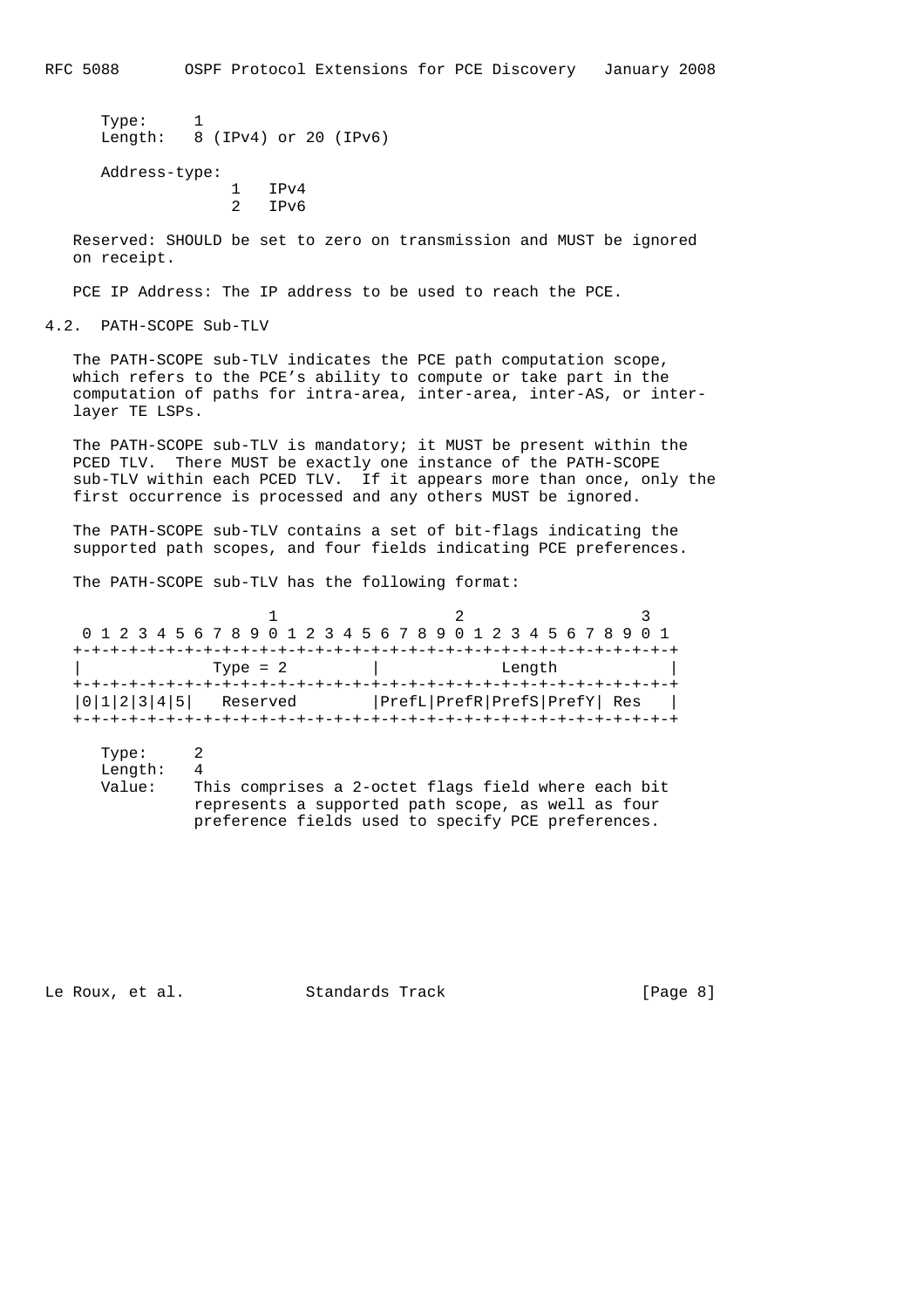The following bits are defined:

| Bit            | Path Scope |                                                                        |
|----------------|------------|------------------------------------------------------------------------|
| 0              |            | L bit: Can compute intra-area paths.                                   |
| $\mathbf{1}$   |            | R bit: Can act as PCE for inter-area TE LSP<br>computation.            |
| $\mathfrak{D}$ |            | Rd bit: Can act as a default PCE for inter-area TE LSP<br>computation. |
| 3              |            | S bit: Can act as PCE for inter-AS TE LSP computation.                 |
| 4              |            | Sd bit: Can act as a default PCE for inter-AS TE LSP                   |
|                |            | computation.                                                           |
| 5              |            | Y bit: Can act as PCE for inter-layer TE LSP                           |
|                |            | computation.                                                           |
|                |            | PrefL field: PCE's preference for intra-area TE LSP computation.       |
|                |            | PrefR field: PCE's preference for inter-area TE LSP computation.       |
|                |            | PrefS field: PCE's preference for inter-AS TE LSP computation.         |
|                |            | PrefY field: PCE's preference for inter-layer TE LSP computation.      |

Res: Reserved for future use.

 The L, R, S, and Y bits are set when the PCE can act as a PCE for intra-area, inter-area, inter-AS, or inter-layer TE LSP computation, respectively. These bits are non-exclusive.

 When set, the Rd bit indicates that the PCE can act as a default PCE for inter-area TE LSP computation (that is, the PCE can compute a path toward any neighbor area). Similarly, when set, the Sd bit indicates that the PCE can act as a default PCE for inter-AS TE LSP computation (the PCE can compute a path toward any neighbor AS).

 When the Rd and Sd bit are set, the PCED TLV MUST NOT contain a NEIG-PCE-DOMAIN sub-TLV (see Section 4.4).

 When the R bit is clear, the Rd bit SHOULD be clear on transmission and MUST be ignored on receipt. When the S bit is clear, the Sd bit SHOULD be clear on transmission and MUST be ignored on receipt.

 The PrefL, PrefR, PrefS, and PrefY fields are each three bits long and allow the PCE to specify a preference for each computation scope, where 7 reflects the highest preference. Such preferences can be used for weighted load balancing of path computation requests. An operator may decide to configure a preference for each computation scope at each PCE so as to balance the path computation load among

Le Roux, et al. Standards Track [Page 9]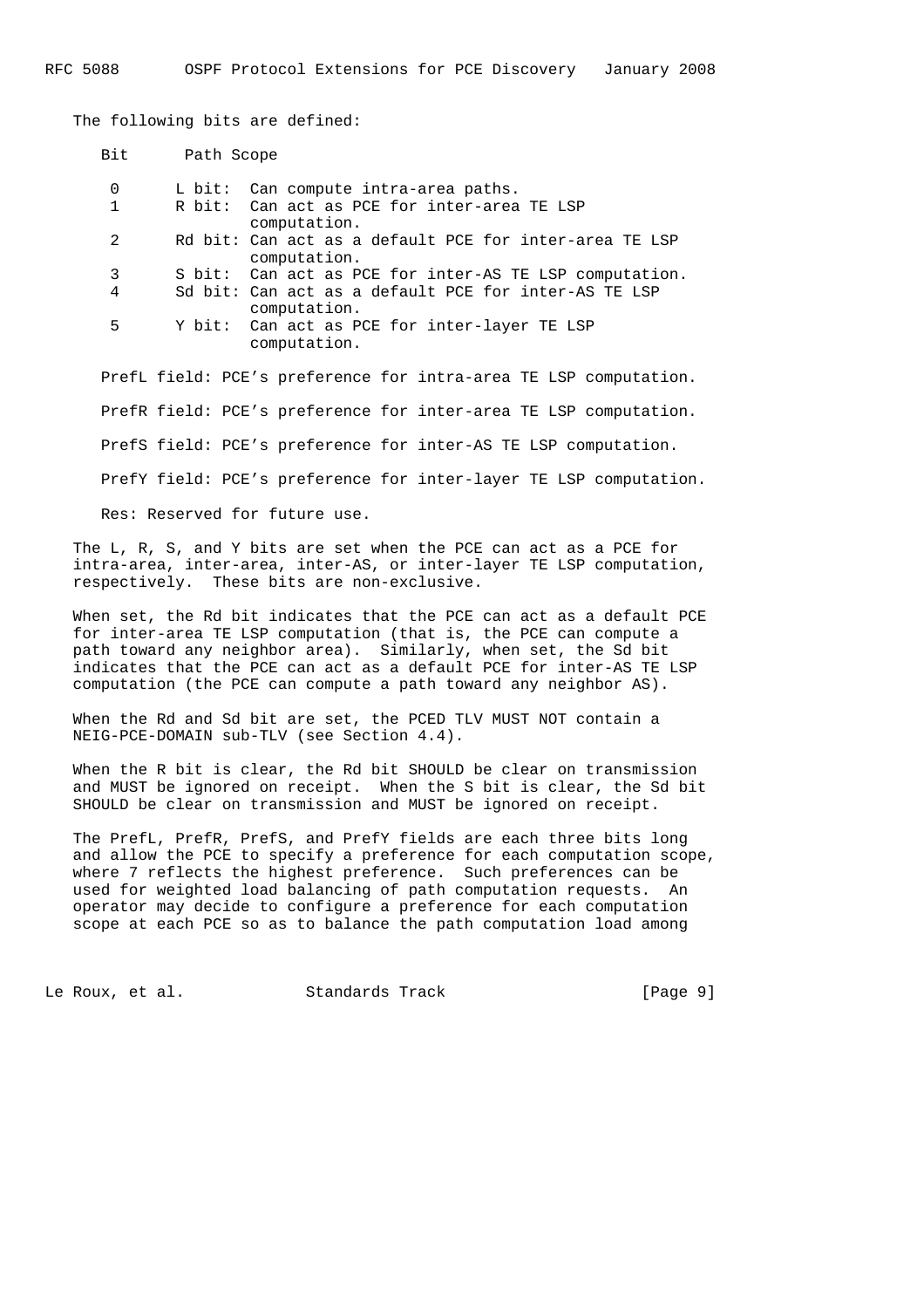them. The algorithms used by a PCC to load balance its path computation requests according to such PCE preferences is out of the scope of this document and is a matter for local or network-wide policy. The same or different preferences may be used for each scope. For instance, an operator that wants a PCE capable of both inter-area and inter-AS computation to be preferred for use for inter-AS computations may configure PrefS higher than PrefR.

When the L, R, S, or Y bits are cleared, the PrefL, PrefR, PrefS, and PrefY fields SHOULD respectively be set to 0 on transmission and MUST be ignored on receipt.

 Both reserved fields SHOULD be set to zero on transmission and MUST be ignored on receipt.

4.3. PCE-DOMAIN Sub-TLV

 The PCE-DOMAIN sub-TLV specifies a PCE-Domain (area or AS) where the PCE has topology visibility and through which the PCE can compute paths.

 The PCE-DOMAIN sub-TLV SHOULD be present when PCE-Domains for which the PCE can operate cannot be inferred by other IGP information: for instance, when the PCE is inter-domain capable (i.e., when the R bit or S bit is set) and the flooding scope is the entire routing domain (see Section 5 for a discussion of how the flooding scope is set and interpreted).

 A PCED TLV may include multiple PCE-DOMAIN sub-TLVs when the PCE has visibility into multiple PCE-Domains.

The PCE-DOMAIN sub-TLV has the following format:

| 0 1 2 3 4 5 6 7 8 9 0 1 2 3 4 5 6 7 8 9 0 1 2 3 4 5 6 7 8 9 0 1 |           |                    |  |  |  |          |        |  |  |  |  |  |  |  |
|-----------------------------------------------------------------|-----------|--------------------|--|--|--|----------|--------|--|--|--|--|--|--|--|
|                                                                 |           |                    |  |  |  |          |        |  |  |  |  |  |  |  |
| Type = $3$                                                      |           |                    |  |  |  |          | Length |  |  |  |  |  |  |  |
|                                                                 |           | -+-+-+-+-+-+-+-+-+ |  |  |  |          |        |  |  |  |  |  |  |  |
| Domain-type                                                     |           |                    |  |  |  | Reserved |        |  |  |  |  |  |  |  |
|                                                                 |           |                    |  |  |  |          |        |  |  |  |  |  |  |  |
|                                                                 | Domain ID |                    |  |  |  |          |        |  |  |  |  |  |  |  |
|                                                                 |           |                    |  |  |  |          |        |  |  |  |  |  |  |  |

PCE-DOMAIN sub-TLV format

 Type: 3 Length: 8

Le Roux, et al. Standards Track [Page 10]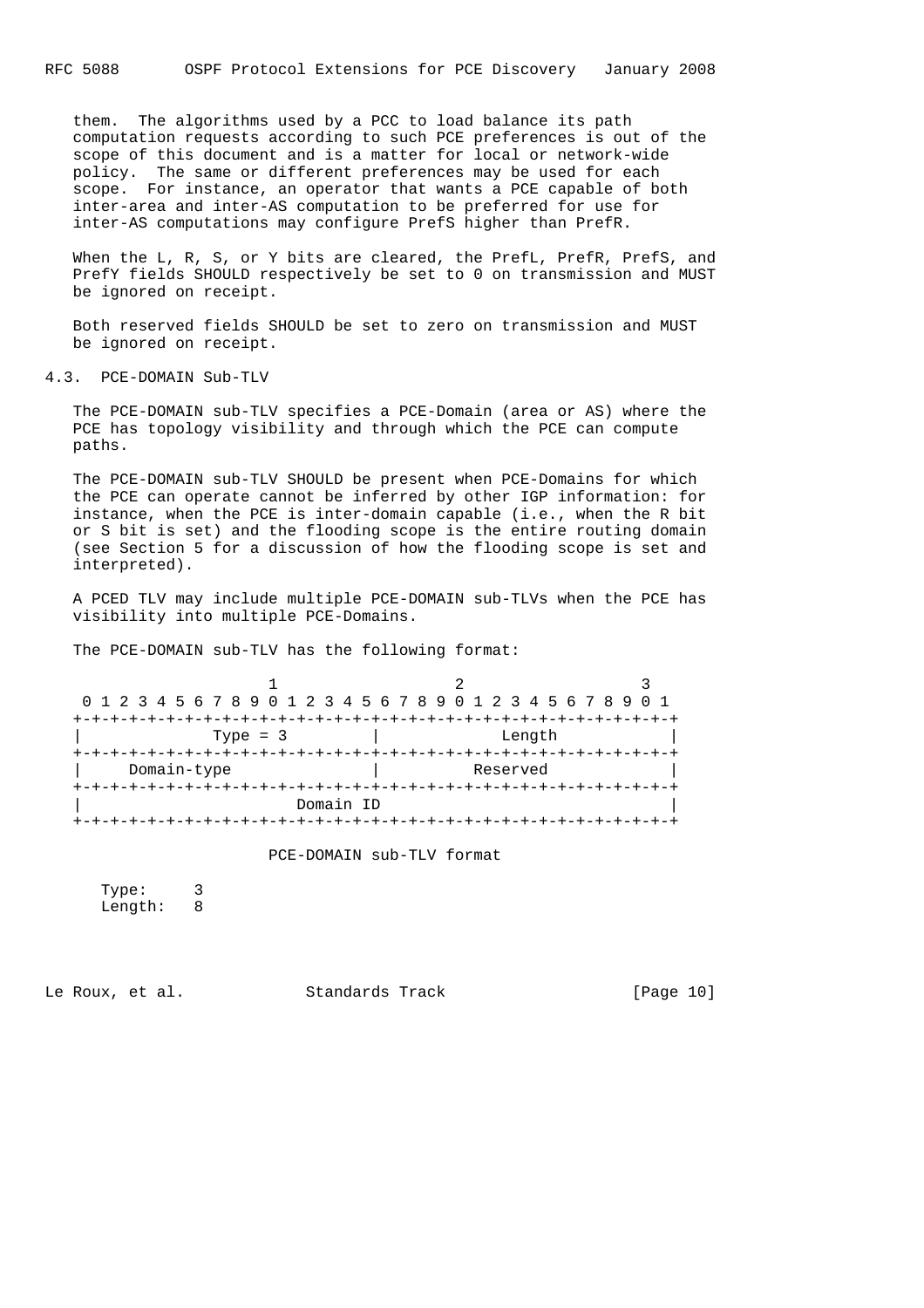Two domain-type values are defined: 1 OSPF Area ID 2 AS Number

 Domain ID: With the domain-type set to 1, this indicates the 32-bit Area ID of an area where the PCE has visibility and can compute paths. With domain-type set to 2, this indicates an AS number of an AS where the PCE has visibility and can compute paths. When the AS number is coded in two octets, the AS Number field MUST have its first two octets set to 0.

## 4.4. NEIG-PCE-DOMAIN Sub-TLV

 The NEIG-PCE-DOMAIN sub-TLV specifies a neighbor PCE-Domain (area or AS) toward which a PCE can compute paths. It means that the PCE can take part in the computation of inter-domain TE LSPs with paths that transit this neighbor PCE-Domain.

 A PCED sub-TLV may include several NEIG-PCE-DOMAIN sub-TLVs when the PCE can compute paths towards several neighbor PCE-Domains.

 The NEIG-PCE-DOMAIN sub-TLV has the same format as the PCE-DOMAIN sub-TLV:

|             | 0 1 2 3 4 5 6 7 8 9 0 1 2 3 4 5 6 7 8 9 0 1 2 3 4 5 6 7 8 9 0 1 |  |  |  |  |  |
|-------------|-----------------------------------------------------------------|--|--|--|--|--|
|             |                                                                 |  |  |  |  |  |
| Type = $4$  | Length                                                          |  |  |  |  |  |
|             | -+-+-+-+-+-+-+-+-+-+-+-+                                        |  |  |  |  |  |
| Domain-type | Reserved                                                        |  |  |  |  |  |
|             |                                                                 |  |  |  |  |  |
|             | Domain ID                                                       |  |  |  |  |  |
|             |                                                                 |  |  |  |  |  |

NEIG-PCE-DOMAIN sub-TLV format

 Type: 4 Length: 8

 Two domain-type values are defined: 1 OSPF Area ID 2 AS Number

 Domain ID: With the domain-type set to 1, this indicates the 32-bit Area ID of a neighbor area toward which the PCE can compute paths. With domain-type set to 2, this indicates the AS number of

Le Roux, et al. Standards Track [Page 11]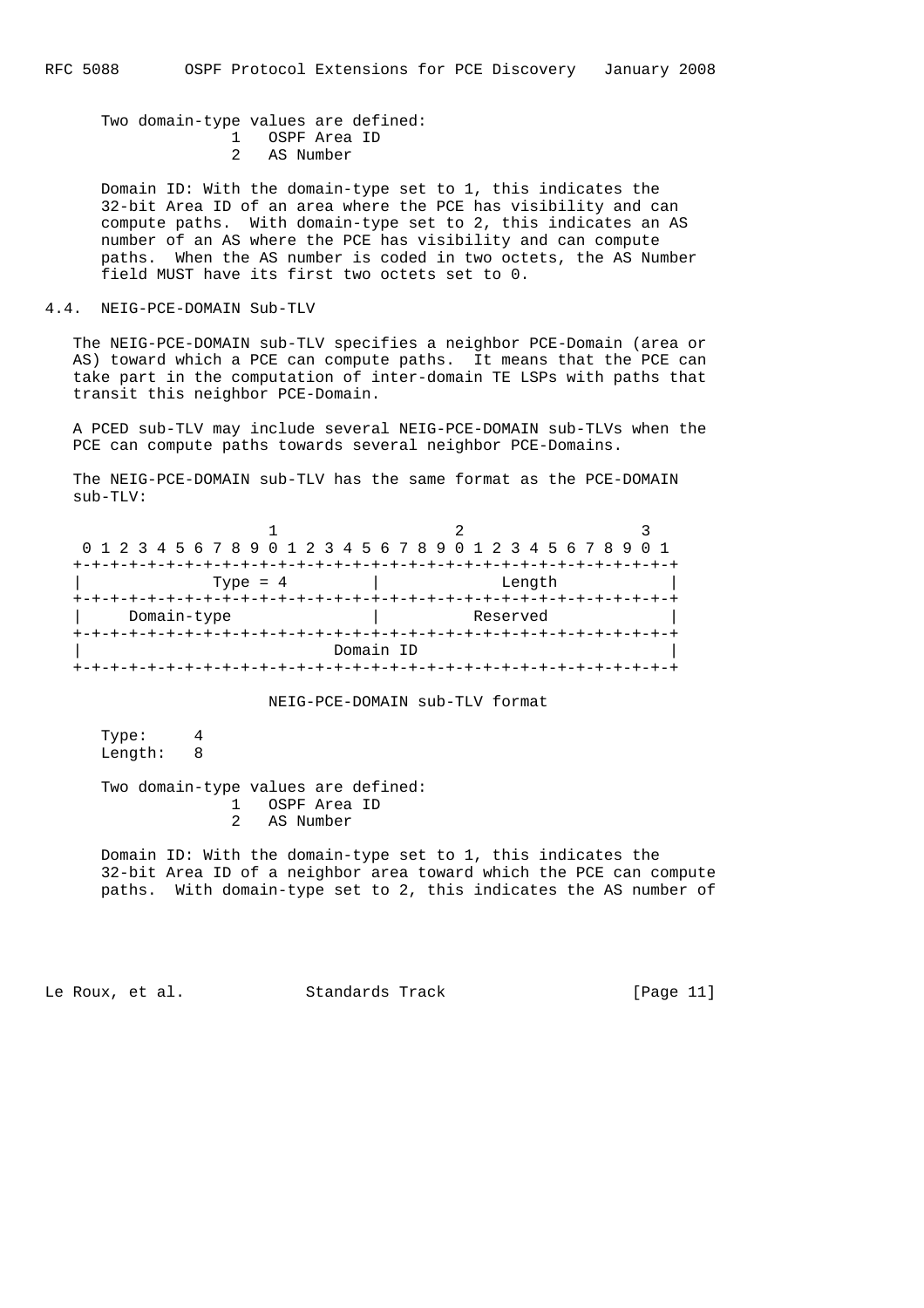a neighbor AS toward which the PCE can compute paths. When the AS number is coded in two octets, the AS Number field MUST have its first two octets set to 0.

 The NEIG-PCE-DOMAIN sub-TLV MUST be present at least once with domain-type set to 1 if the R bit is set and the Rd bit is cleared, and MUST be present at least once with domain-type set to 2 if the S bit is set and the Sd bit is cleared.

## 4.5. PCE-CAP-FLAGS Sub-TLV

 The PCE-CAP-FLAGS sub-TLV is an optional sub-TLV used to indicate PCE capabilities. It MAY be present within the PCED TLV. It MUST NOT be present more than once. If it appears more than once, only the first occurrence is processed and any others MUST be ignored.

 The value field of the PCE-CAP-FLAGS sub-TLV is made up of an array of units of 32-bit flags numbered from the most significant bit as bit zero, where each bit represents one PCE capability.

The format of the PCE-CAP-FLAGS sub-TLV is as follows:

|         | 0 1 2 3 4 5 6 7 8 9 0 1 2 3 4 5 6 7 8 9 0 1 2 3 4 5 6 7 8 9 0 1 |        |  |
|---------|-----------------------------------------------------------------|--------|--|
|         |                                                                 |        |  |
|         | Type = $5$                                                      | Length |  |
|         |                                                                 |        |  |
|         |                                                                 |        |  |
|         | PCE Capability Flags                                            |        |  |
|         |                                                                 |        |  |
|         | +-+-+-+-+-+-+-+-+-+-+-+-+-+-+-+-+-                              |        |  |
| Type:   | 5                                                               |        |  |
| Length: | Multiple of 4 octets                                            |        |  |
| Value:  | This contains an array of units of 32-bit flags                 |        |  |

each bit represents one PCE capability.

numbered from the most significant as bit zero, where

Le Roux, et al. Standards Track [Page 12]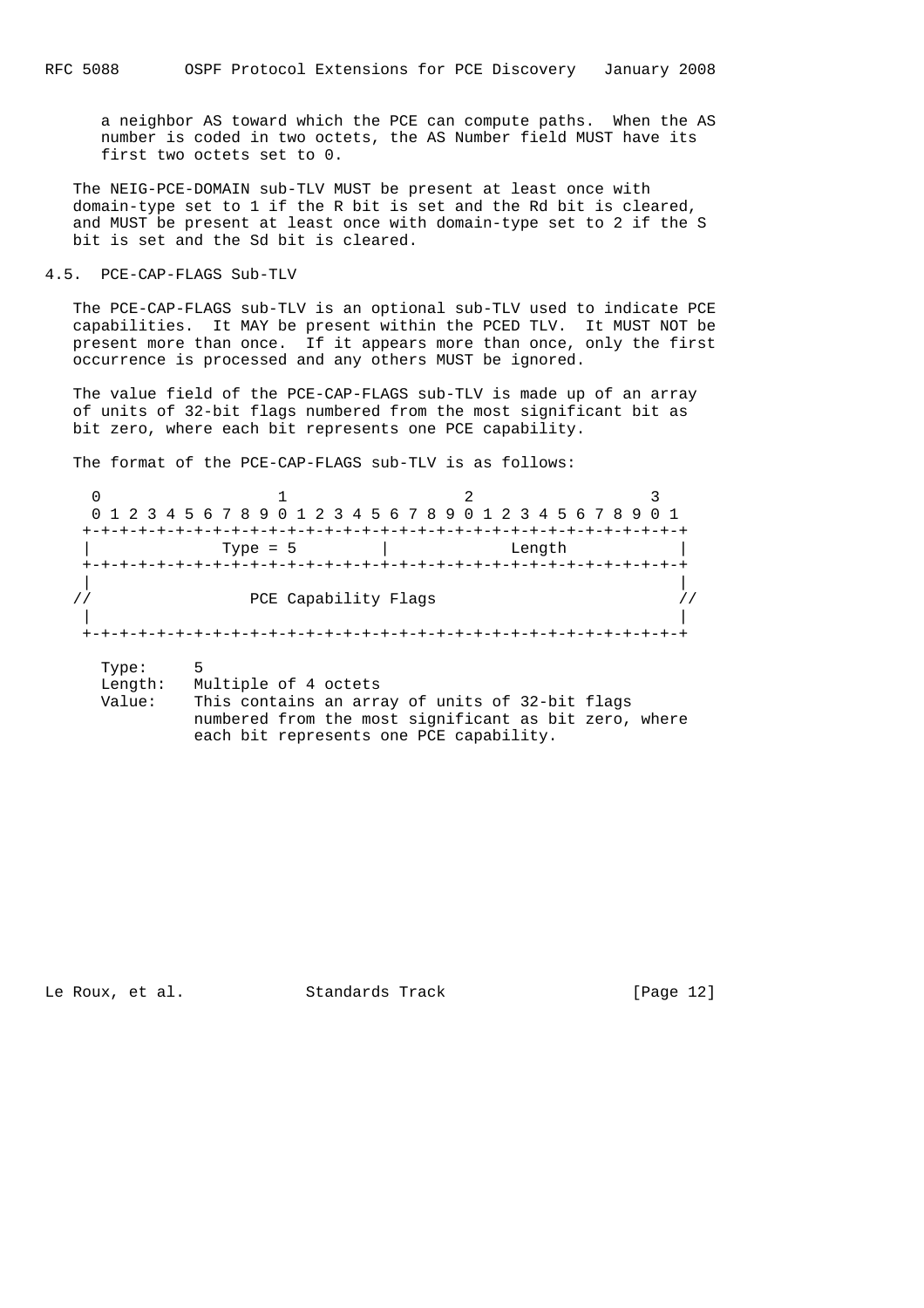IANA will manage the space of the PCE Capability Flags.

The following bits have been assigned by IANA:

| Bit | Capabilities                                                   |
|-----|----------------------------------------------------------------|
| 0   | Path computation with GMPLS link constraints                   |
| 1   | Bidirectional path computation                                 |
| 2   | Diverse path computation                                       |
| 3   | Load-balanced path computation                                 |
| 4   | Synchronized path computation                                  |
| 5   | Support for multiple objective functions                       |
| 6   | Support for additive path constraints<br>(max hop count, etc.) |
| 7   | Support for request prioritization                             |
| 8   | Support for multiple requests per message                      |

9-31 Reserved for future assignments by IANA.

These capabilities are defined in [RFC4657].

 Reserved bits SHOULD be set to zero on transmission and MUST be ignored on receipt.

5. Elements of Procedure

 The PCED TLV is advertised within OSPFv2 Router Information LSAs (Opaque type of 4 and Opaque ID of 0) or OSPFv3 Router Information LSAs (function code of 12), which are defined in [RFC4970]. As such, elements of procedure are inherited from those defined in [RFC4970].

 In OSPFv2, the flooding scope is controlled by the opaque LSA type (as defined in [RFC2370]) and in OSPFv3, by the S1/S2 bits (as defined in [RFC2740]). If the flooding scope is area local, then the PCED TLV MUST be carried within an OSPFv2 type 10 router information LSA or an OSPFV3 Router Information LSA with the S1 bit set and the S2 bit clear. If the flooding scope is the entire IGP domain, then the PCED TLV MUST be carried within an OSPFv2 type 11 Router Information LSA or OSPFv3 Router Information LSA with the S1 bit clear and the S2 bit set. When only the L bit of the PATH-SCOPE sub-TLV is set, the flooding scope MUST be area local.

 When the PCE function is deactivated, the OSPF speaker advertising this PCE MUST originate a new Router Information LSA that no longer includes the corresponding PCED TLV, provided there are other TLVs in the LSA. If there are no other TLVs in the LSA, it MUST either send an empty Router Information LSA or purge it by prematurely aging it.

Le Roux, et al. Standards Track [Page 13]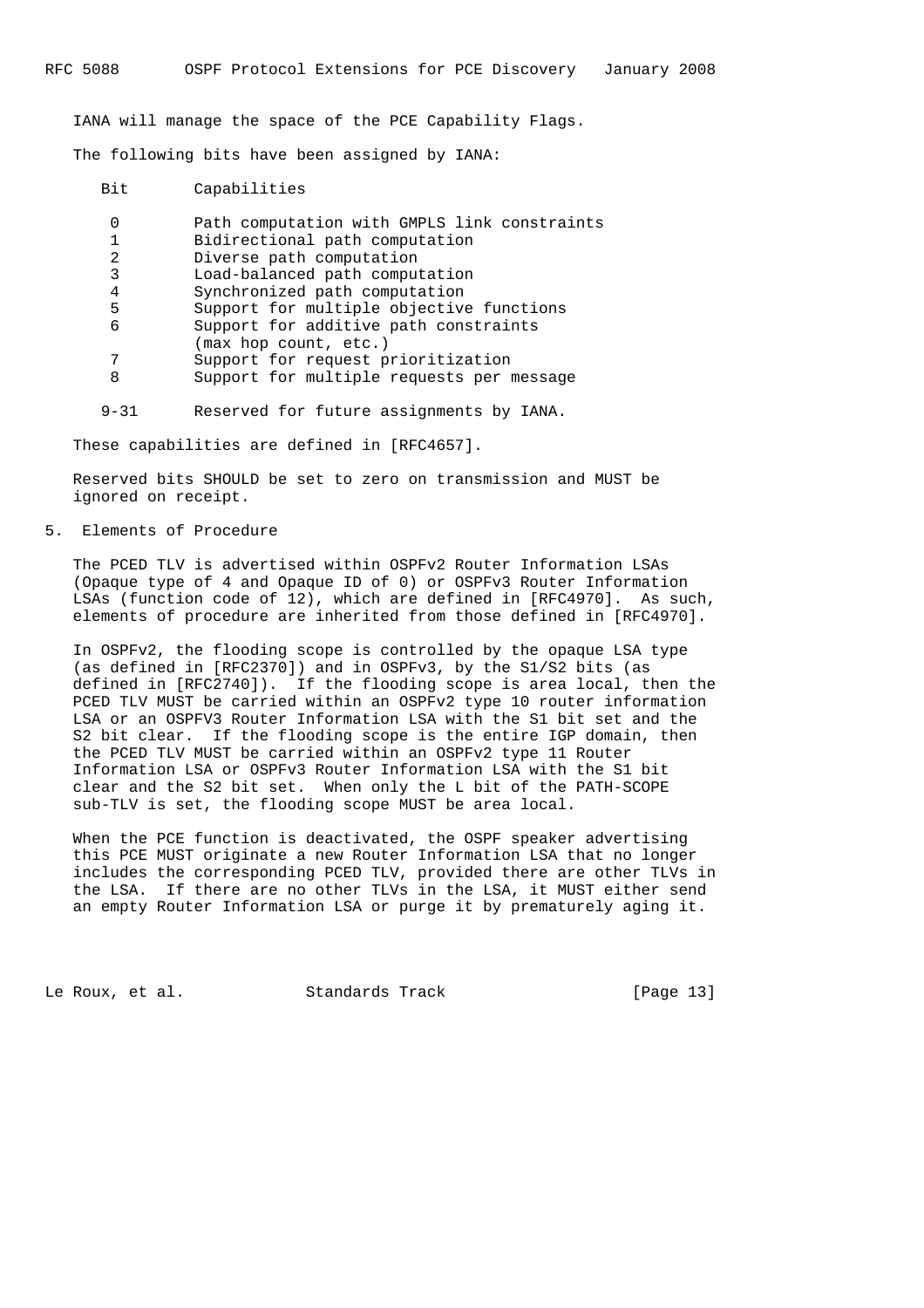The PCE address (i.e., the address indicated within the PCE-ADDRESS sub-TLV) SHOULD be reachable via some prefixes advertised by OSPF.

 The PCED TLV information regarding a specific PCE is only considered current and useable when the router advertising this information is itself reachable via OSPF calculated paths in the same area of the LSA in which the PCED TLV appears.

 A change in the state of a PCE (activate, deactivate, parameter change) MUST result in a corresponding change in the PCED TLV information advertised by an OSPF router (inserted, removed, updated) in its LSA. The way PCEs determine the information they advertise, and how that information is made available to OSPF, is out of the scope of this document. Some information may be configured (e.g., address, preferences, scope) and other information may be automatically determined by the PCE (e.g., areas of visibility).

 A change in information in the PCED TLV MUST NOT trigger any SPF computation at a receiving router.

6. Backward Compatibility

 The PCED TLV defined in this document does not introduce any interoperability issues.

 A router not supporting the PCED TLV will just silently ignore the TLV as specified in [RFC4970].

- 7. IANA Considerations
- 7.1. OSPF TLV

 IANA has defined a registry for TLVs carried in the Router Information LSA defined in [RFC4970]. IANA has assigned a new TLV codepoint for the PCED TLV carried within the Router Information LSA.

| Value | TLV Name | Reference       |
|-------|----------|-----------------|
|       |          |                 |
| 6     | PCED     | (this document) |

## 7.2. PCE Capability Flags Registry

 This document provides new capability bit flags, which are present in the PCE-CAP-FLAGS TLV referenced in Section 4.1.5.

Le Roux, et al. Standards Track [Page 14]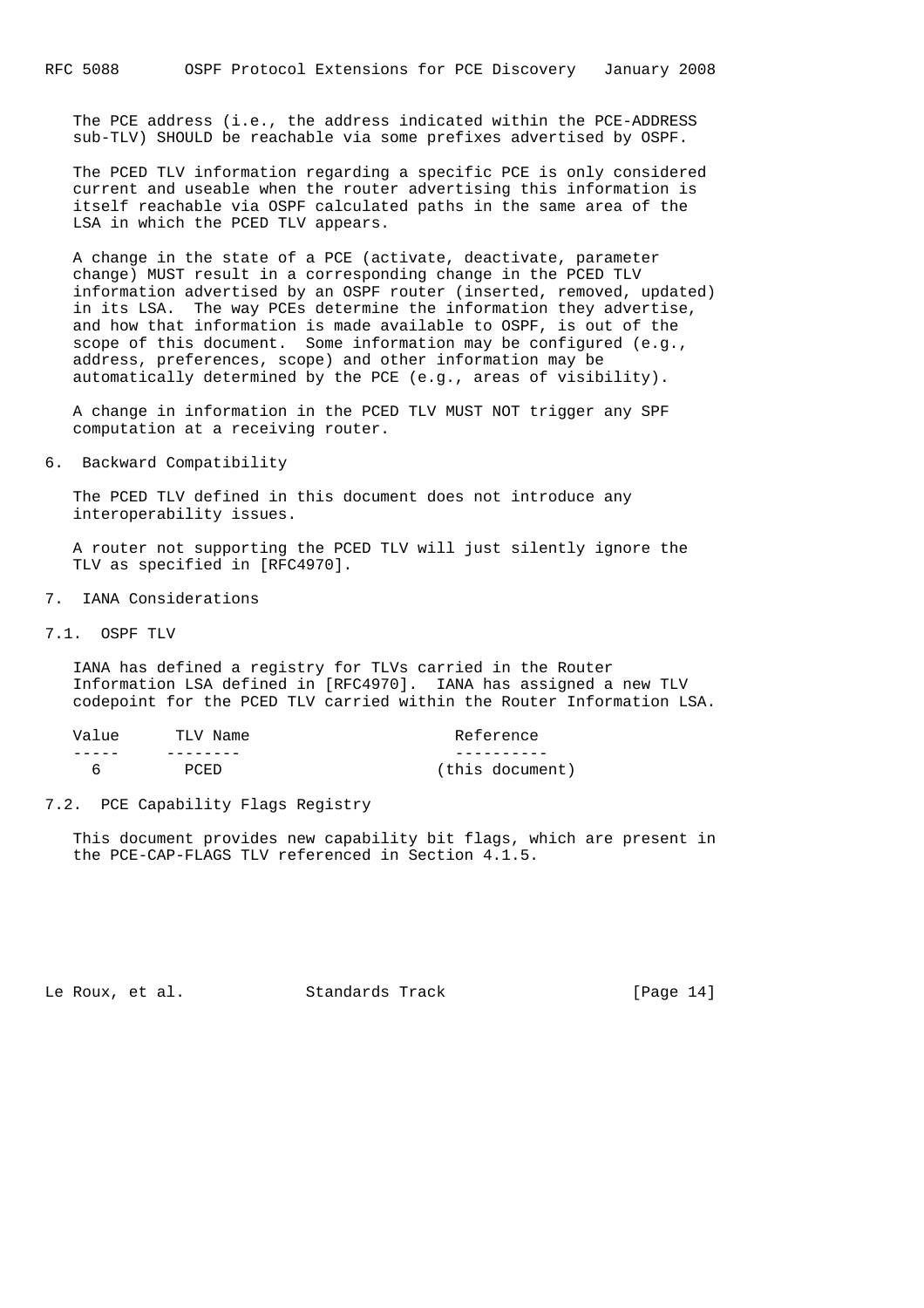The IANA has created a new top-level OSPF registry, the "PCE Capability Flags" registry, and will manage the space of PCE capability bit flags numbering them in the usual IETF notation starting at zero and continuing at least through 31, with the most significant bit as bit zero.

New bit numbers may be allocated only by an IETF Consensus action.

Each bit should be tracked with the following qualities:

 - Bit number - Capability Description

- Defining RFC

 Several bits are defined in this document. The following values have been assigned:

Bit Capability Description

|   | Path computation with GMPLS link constraints |
|---|----------------------------------------------|
|   | Bidirectional path computation               |
| 2 | Diverse path computation                     |
| 3 | Load-balanced path computation               |
| 4 | Synchronized paths computation               |
| 5 | Support for multiple objective functions     |
| 6 | Support for additive path constraints        |
|   | (max hop count, etc.)                        |
|   | Support for request prioritization           |
| 8 | Support for multiple requests per message    |
|   |                                              |

8. Security Considerations

 This document defines OSPF extensions for PCE discovery within an administrative domain. Hence the security of the PCE discovery relies on the security of OSPF.

 Mechanisms defined to ensure authenticity and integrity of OSPF LSAs [RFC2154], and their TLVs, can be used to secure the PCE Discovery information as well.

 OSPF provides no encryption mechanism for protecting the privacy of LSAs and, in particular, the privacy of the PCE discovery information.

Le Roux, et al. Standards Track [Page 15]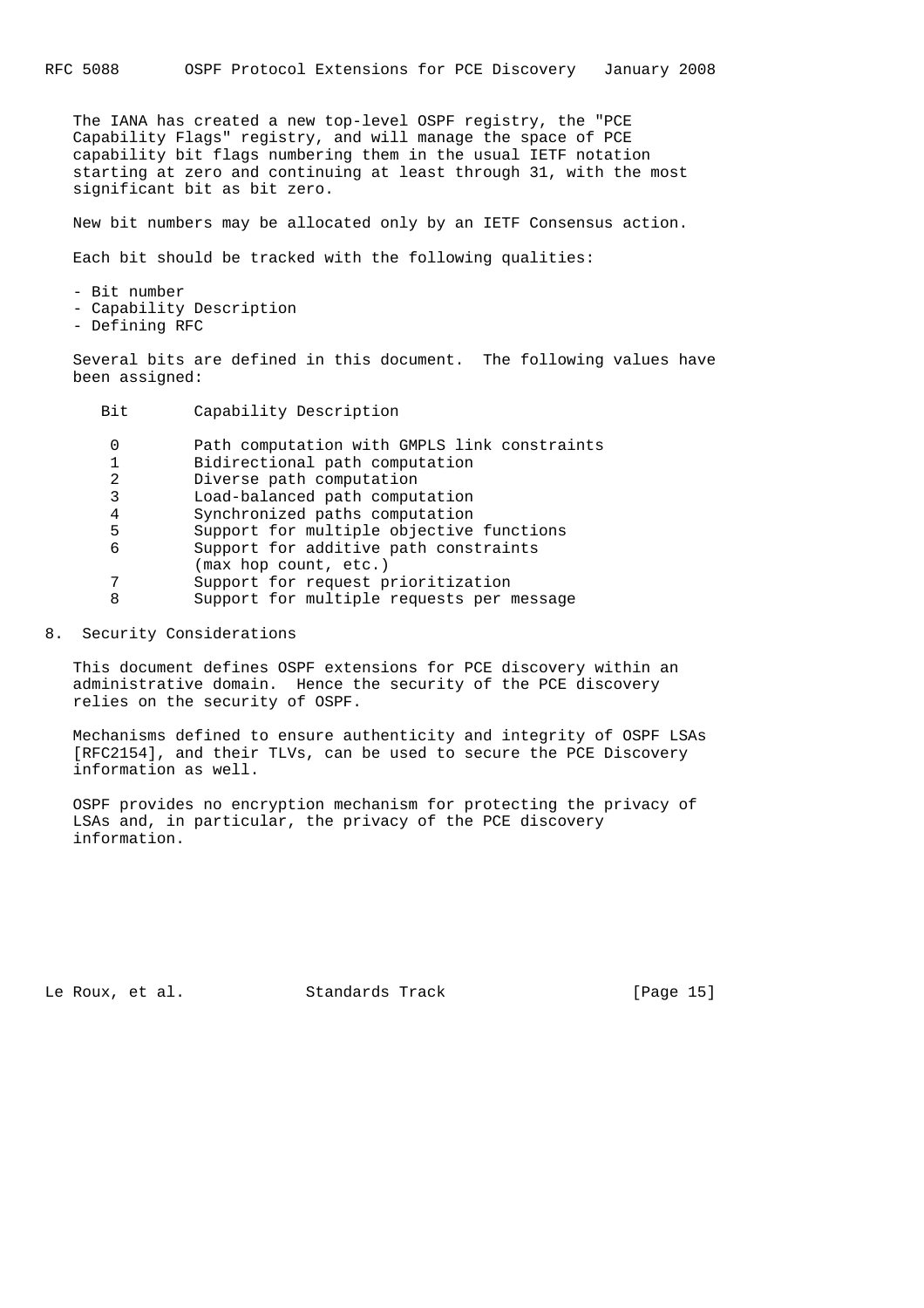9. Manageability Considerations

 Manageability considerations for PCE Discovery are addressed in Section 4.10 of [RFC4674].

9.1. Control of Policy and Functions

 Requirements for the configuration of PCE discovery parameters on PCCs and PCEs are discussed in Section 4.10.1 of [RFC4674].

 In particular, a PCE implementation SHOULD allow the following parameters to be configured on the PCE:

- The PCE IPv4/IPv6 address(es) (see Section 4.1).
- The PCE Scope, including the inter-domain functions (inter-area, inter-AS, inter-layer), the preferences, and whether the PCE can act as default PCE (see Section 4.2).
- The PCE-Domains (see Section 4.3).
- The neighbor PCE-Domains (see Section 4.4).
- The PCE capabilities (see Section 4.5).

9.2. Information and Data Model

A MIB module for PCE Discovery is defined in [PCED-MIB].

9.3. Liveness Detection and Monitoring

 This document specifies the use of OSPF as a PCE Discovery Protocol. The requirements specified in [RFC4674] include the ability to determine liveness of the PCE Discovery protocol. Normal operation of the OSPF protocol meets these requirements.

#### 9.4. Verify Correct Operations

 The correlation of information advertised against information received can be achieved by comparing the information in the PCED TLV received by the PCC with that stored at the PCE using the PCED MIB [PCED-MIB]. The number of dropped, corrupt, and rejected information elements are available through the PCED MIB.

9.5. Requirements on Other Protocols and Functional Components

 The OSPF extensions defined in this document do not imply any requirement on other protocols.

Le Roux, et al. Standards Track [Page 16]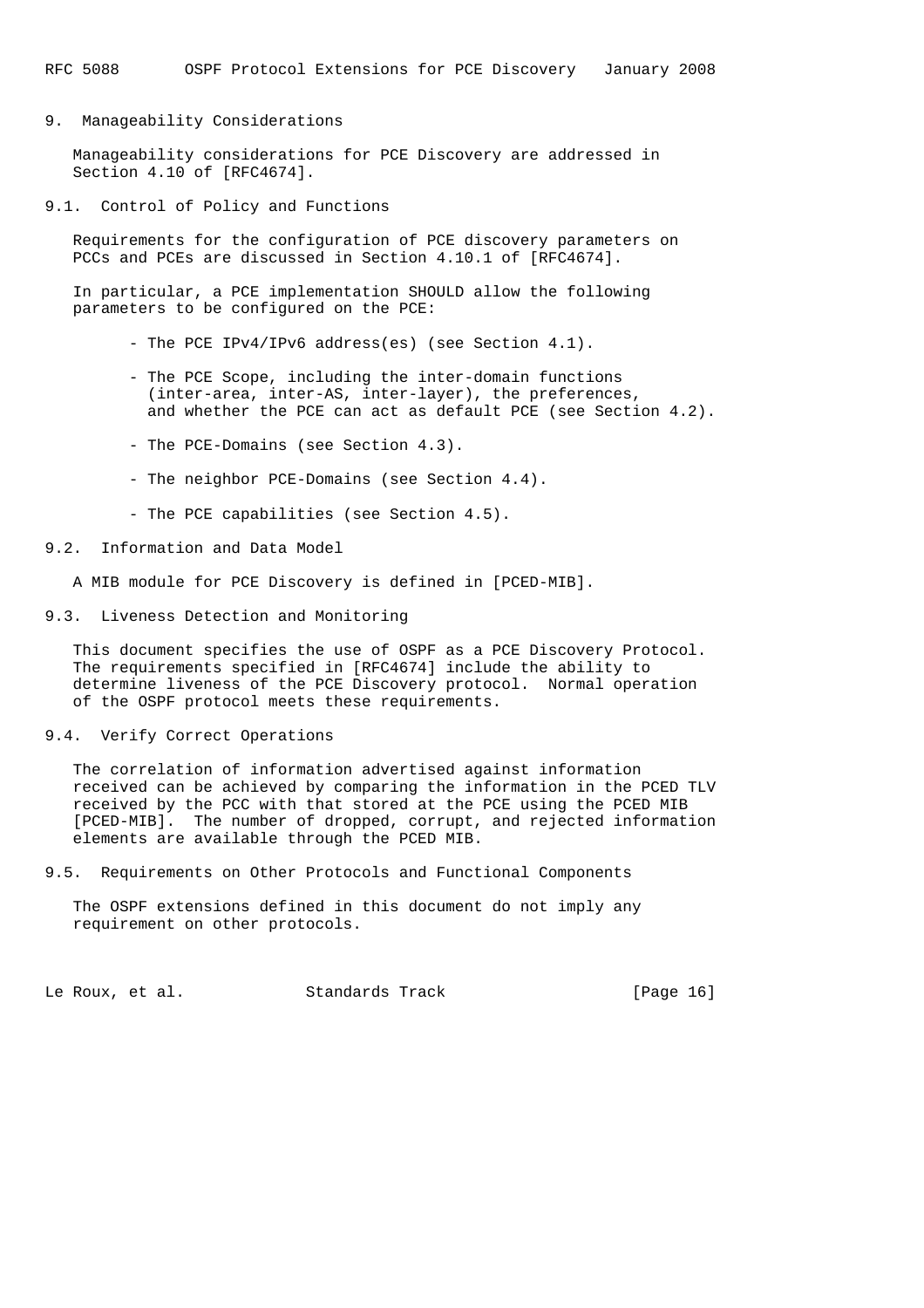#### 9.6. Impact on Network Operations

 Frequent changes in PCE information advertised in the PCED TLV, may have a significant impact on OSPF and might destabilize the operation of the network by causing the PCCs to swap between PCEs.

 As discussed in Section 4.10.4 of [RFC4674], it MUST be possible to apply at least the following controls:

- Configurable limit on the rate of announcement of changed parameters at a PCE.
- Control of the impact on PCCs, such as through rate-limiting the processing of PCED TLVs.
- Configurable control of triggers that cause a PCC to swap to another PCE.
- 10. Acknowledgments

 We would like to thank Lucy Wong, Adrian Farrel, Les Ginsberg, Mike Shand, and Lou Berger for their useful comments and suggestions.

 We would also like to thank Dave Ward, Lars Eggert, Sam Hartman, Tim Polk, and Lisa Dusseault for their comments during the final stages of publication.

# 11. References

- 11.1. Normative References
	- [RFC2119] Bradner, S., "Key words for use in RFCs to Indicate Requirement Levels", BCP 14, RFC 2119, March 1997.
	- [RFC2154] Murphy, S., Badger, M., and B. Wellington, "OSPF with Digital Signatures", RFC 2154, June 1997.
	- [RFC2328] Moy, J., "OSPF Version 2", STD 54, RFC 2328, April 1998.
	- [RFC2370] Coltun, R., "The OSPF Opaque LSA Option", RFC 2370, July 1998.
	- [RFC2740] Coltun, R., Ferguson, D., and J. Moy, "OSPF for IPv6", RFC 2740, December 1999.
	- [RFC3630] Katz, D., Kompella, K., and D. Yeung, "Traffic Engineering (TE) Extensions to OSPF Version 2", RFC 3630, September 2003.

Le Roux, et al. Standards Track [Page 17]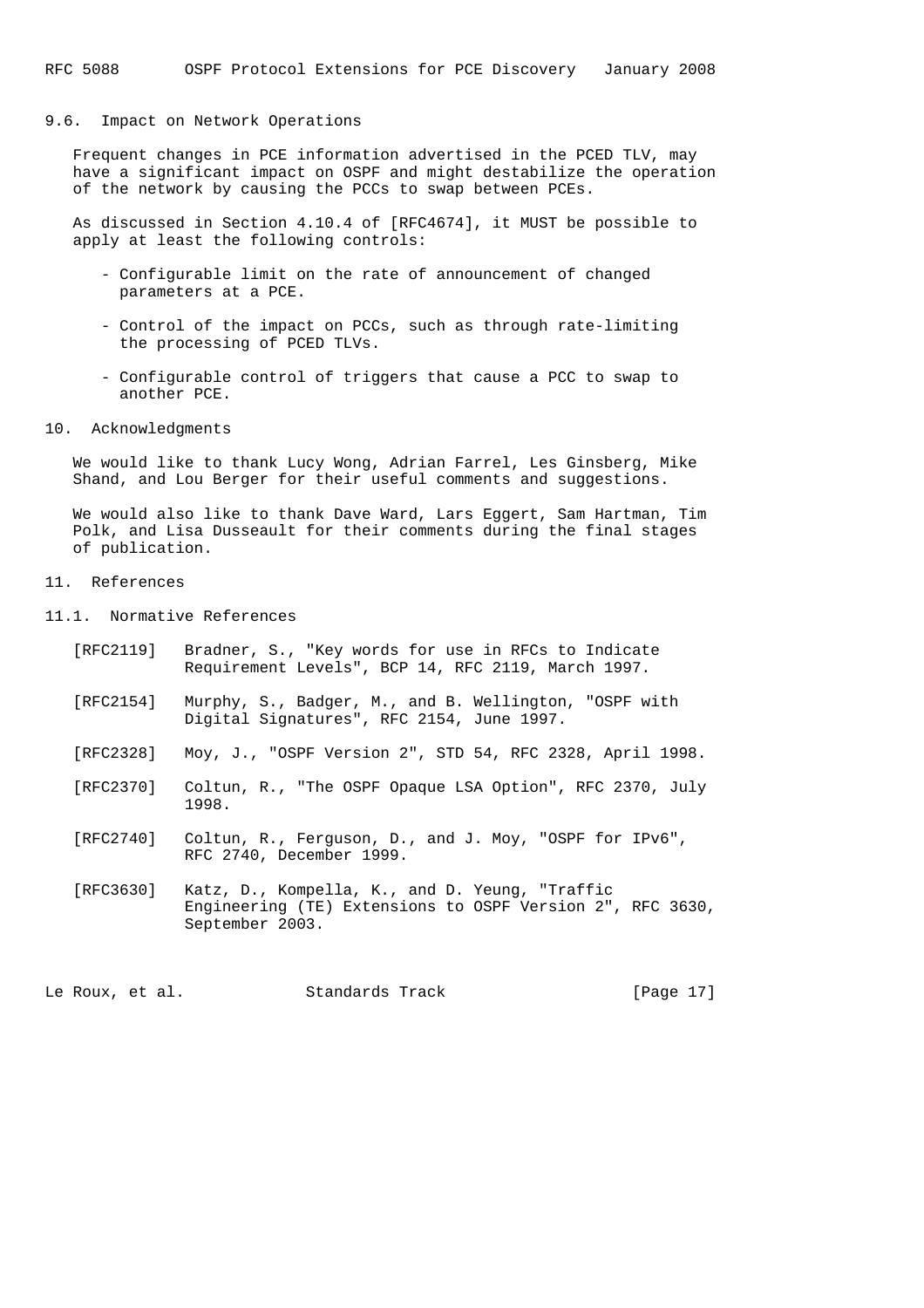RFC 5088 OSPF Protocol Extensions for PCE Discovery January 2008

 [RFC4970] Lindem, A., Ed., Shen, N., Vasseur, JP., Aggarwal, R., and S. Shaffer, "Extensions to OSPF for Advertising Optional Router Capabilities", RFC 4970, July 2007.

# 11.2. Informative References

- [PCED-MIB] Stephan, E., "Definitions of Managed Objects for Path Computation Element Discovery", Work in Progress, March 2007.
- [PCEP] Vasseur, JP., Ed., and JL. Le Roux, Ed., "Path Computation Element (PCE) communication Protocol (PCEP) ", Work in Progress, November 2007.
- [RFC4655] Farrel, A., Vasseur, J.-P., and J. Ash, "A Path Computation Element (PCE)-Based Architecture", RFC 4655, August 2006.
- [RFC4657] Ash, J., Ed., and J. Le Roux, Ed., "Path Computation Element (PCE) Communication Protocol Generic Requirements", RFC 4657, September 2006.
- [RFC4674] Le Roux, J., Ed., "Requirements for Path Computation Element (PCE) Discovery", RFC 4674, October 2006.
- [RFC5089] Le Roux, JL., Ed., Vasseur, JP., Ed., Ikejiri, Y., and R. Zhang, "IS-IS Protocol Extensions for Path Computation Element (PCE) Discovery", RFC 5089, January 2008.

Le Roux, et al. Standards Track [Page 18]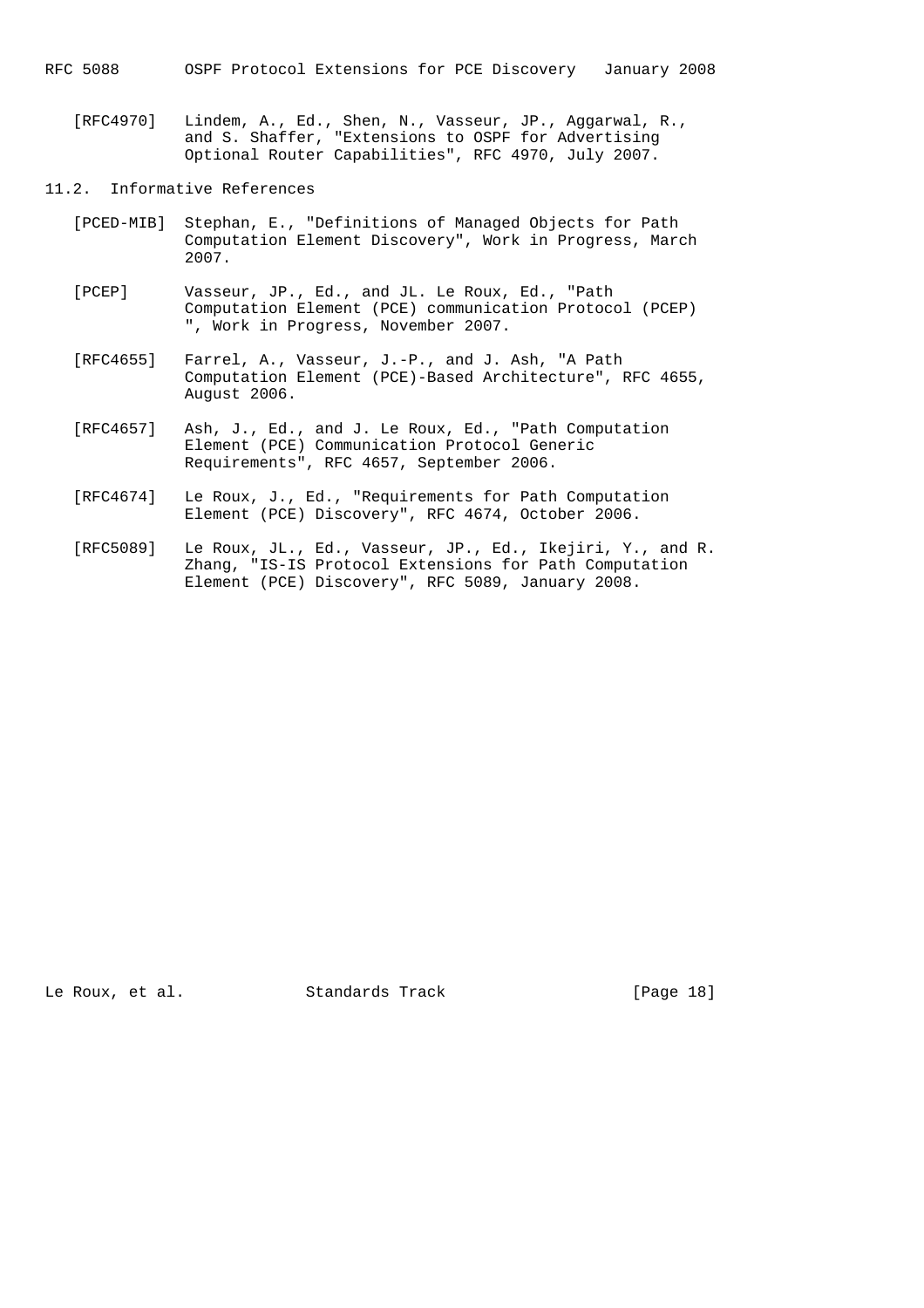Authors' Addresses Jean-Louis Le Roux (Editor) France Telecom 2, avenue Pierre-Marzin 22307 Lannion Cedex FRANCE EMail: jeanlouis.leroux@orange-ftgroup.com Jean-Philippe Vasseur (Editor) Cisco Systems, Inc. 1414 Massachusetts Avenue Boxborough, MA 01719 USA EMail: jpv@cisco.com Yuichi Ikejiri NTT Communications Corporation 1-1-6, Uchisaiwai-cho, Chiyoda-ku Tokyo 100-8019 JAPAN EMail: y.ikejiri@ntt.com Raymond Zhang

 BT 2160 E. Grand Ave. El Segundo, CA 90025 USA EMail: raymond.zhang@bt.com

Le Roux, et al. Standards Track [Page 19]